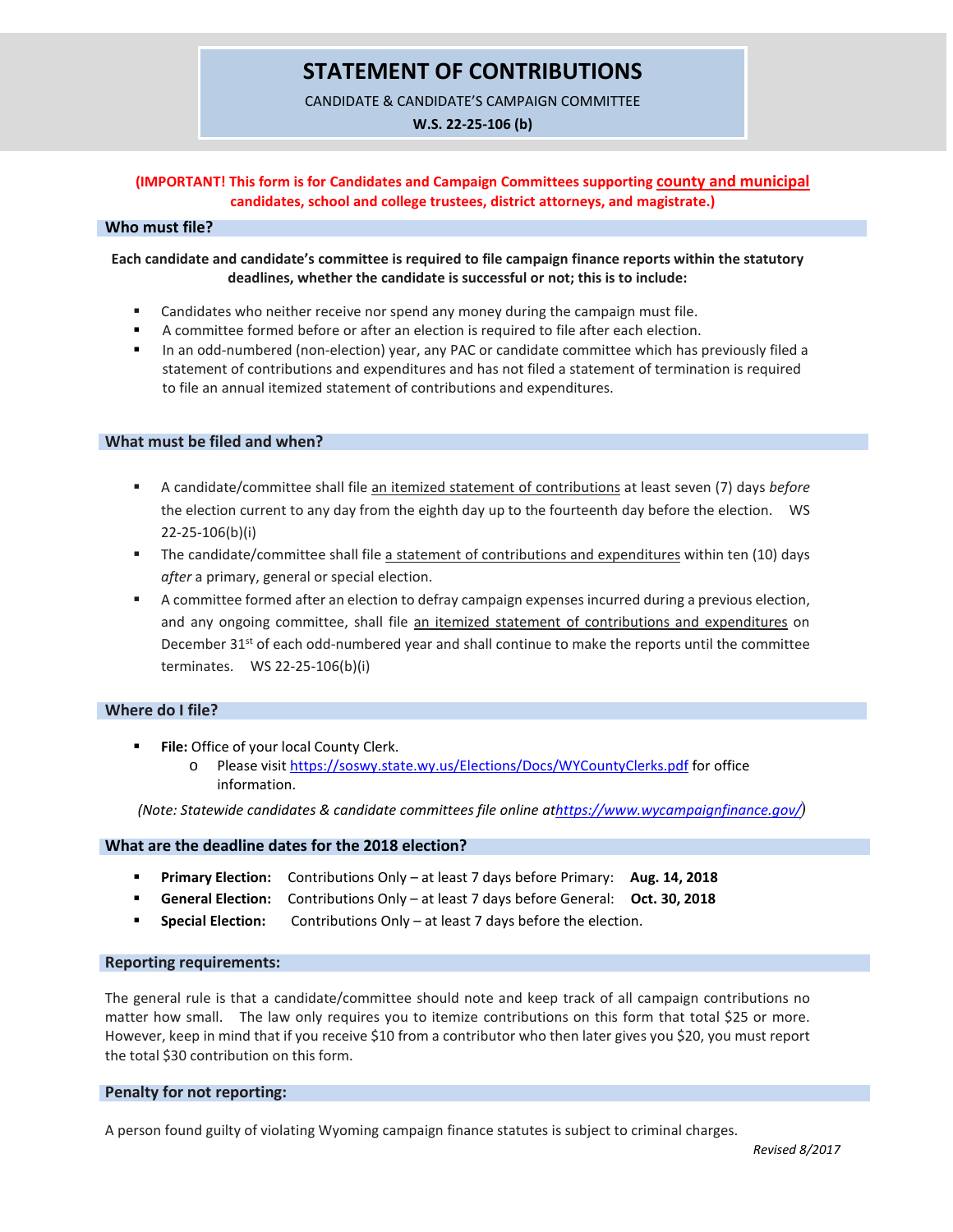# **Contributions Report**

(PLEASE COMPLETE **REQUIRED** SECTIONS)

|                                                                               | <b>FILING OFFICE: COUNTY CLERK</b>           |
|-------------------------------------------------------------------------------|----------------------------------------------|
|                                                                               | Office Use Only                              |
| 1. Reporting Period:                                                          |                                              |
| Statement covers period of__________________ to                               |                                              |
| (mm/dd/yyyy)<br>(mm/dd/yyyy)                                                  |                                              |
|                                                                               |                                              |
| 2. Type of Report (Please select <u>one</u> option.):                         |                                              |
|                                                                               |                                              |
|                                                                               |                                              |
| Pre-Primary Contributions: Aug 14 <sup>th</sup> , 2018                        | Pre-Special Election                         |
| Pre-General Contributions: Oct 30 <sup>th</sup> , 2018                        | Amendment                                    |
|                                                                               |                                              |
| 3. Candidate or Committee Information:                                        |                                              |
|                                                                               |                                              |
|                                                                               |                                              |
| (Street Address)                                                              |                                              |
|                                                                               |                                              |
| (City, State, Zip)                                                            |                                              |
|                                                                               |                                              |
| 4. Contributions:                                                             |                                              |
| Did you have contributions to report for this filing period?<br>Yes           | N <sub>0</sub>                               |
| If yes, please complete A-C below.                                            |                                              |
| <b>Contributions</b><br>A.                                                    |                                              |
| 1. Personal contributions by candidate (including immediate family) (p 2)     |                                              |
| 2. Contributions from individuals (p 3)                                       |                                              |
| 3. Contributions from PACs $(p 4)$                                            | <u> 1990 - Johann Barbara, martxa al</u>     |
| 4. Contributions from political parties (p 4)                                 |                                              |
| 5. Anonymous contributions (p 5)                                              | <u> 1990 - Johann Barbara, martxa al</u>     |
| 6. In-kind contributions $(p 5)$                                              | <u> 1989 - Andrea State</u>                  |
| 7. Loans $(p 6)$                                                              | the control of the control of the control of |
| 8. Un-itemized contributions – defined as less than \$25 ( $p 6$ )            |                                              |
| <b>Total Contributions for this Filing Period (sum of A1-A8)</b><br><b>B.</b> |                                              |
|                                                                               |                                              |

### **5. Signature:**

**I certify that I have examined this statement and, to the best of my knowledge and belief, it is true, correct and complete.**

*Committee Chairman Signature Committee Treasurer Signature Candidate Signature*

\_\_\_\_\_\_\_\_\_\_\_\_\_\_\_\_\_\_\_\_\_\_\_\_\_\_\_\_\_ \_\_\_\_\_\_\_\_\_\_\_\_\_\_\_\_\_\_\_\_\_\_\_\_\_\_\_\_\_\_ \_\_\_\_\_\_\_\_\_\_\_\_\_\_\_\_\_\_\_\_\_\_\_\_\_\_\_\_\_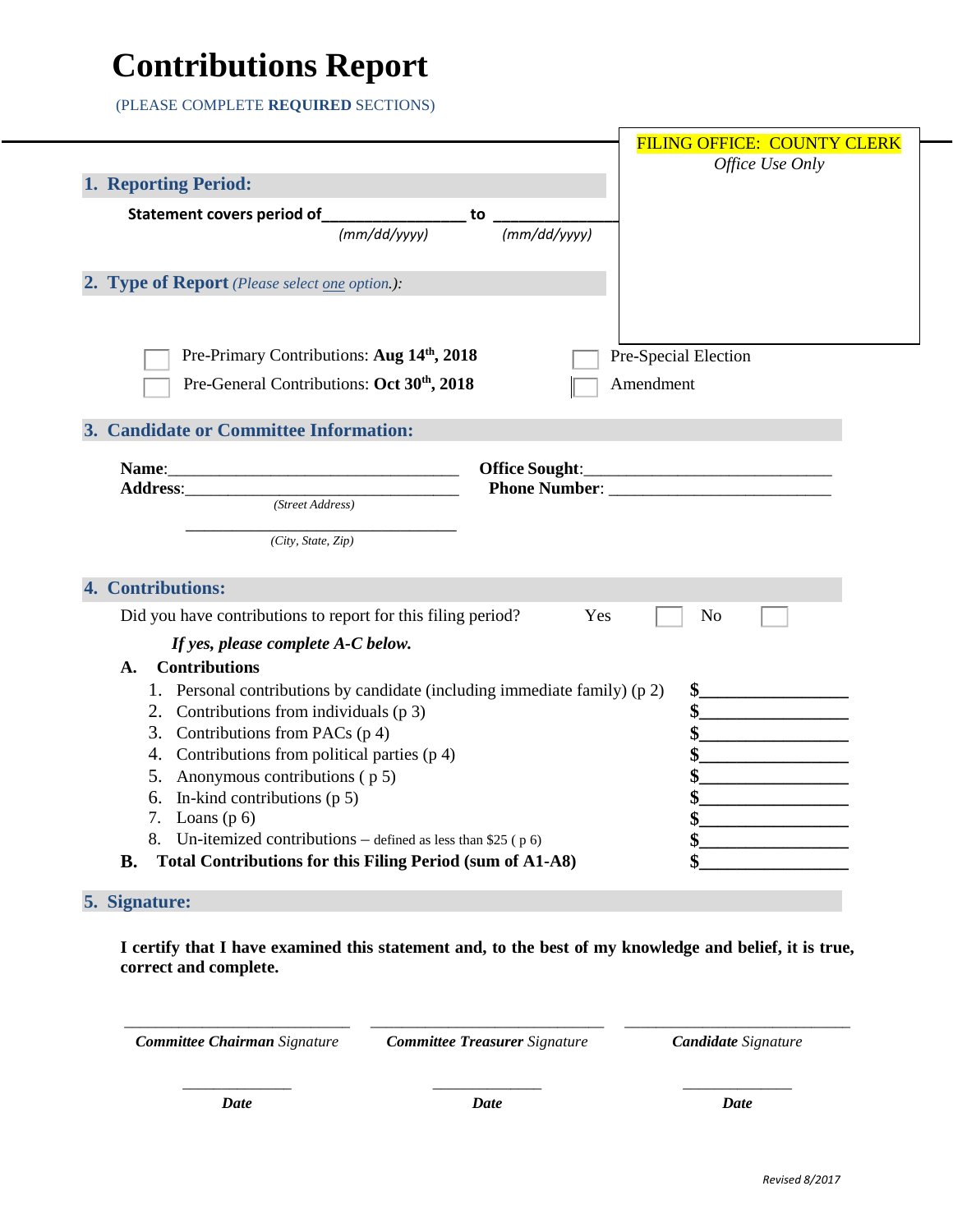## **Itemization of Contributions**

(Use Additional Sheets as Necessary)

## **Contributions –** Personal Contributions by Candidate

(Including candidate's immediate family)

| <b>Name</b> | Address (City, State, Zip) | Date | Amount                         |
|-------------|----------------------------|------|--------------------------------|
|             |                            |      | $\zeta$                        |
|             |                            |      | \$                             |
|             |                            |      | $\zeta$                        |
|             |                            |      | $\boldsymbol{\dot{\varsigma}}$ |
|             |                            |      | \$                             |
|             |                            |      | \$                             |
|             |                            |      | \$                             |
|             |                            |      | $\boldsymbol{\zeta}$           |
|             |                            |      | $\boldsymbol{\dot{\varsigma}}$ |
|             |                            |      | \$                             |
|             |                            |      | $\boldsymbol{\dot{\varsigma}}$ |
|             |                            |      | \$                             |
|             |                            |      | \$                             |
|             |                            |      | \$                             |
|             |                            |      | $\boldsymbol{\zeta}$           |
|             |                            |      | \$                             |
|             |                            |      | $\zeta$                        |
|             |                            |      | \$                             |
|             |                            |      | $\boldsymbol{\dot{\varsigma}}$ |
|             |                            |      | \$                             |
|             |                            |      | \$                             |
|             |                            |      | \$                             |
|             |                            |      | $\boldsymbol{\dot{\varsigma}}$ |

**Page 2**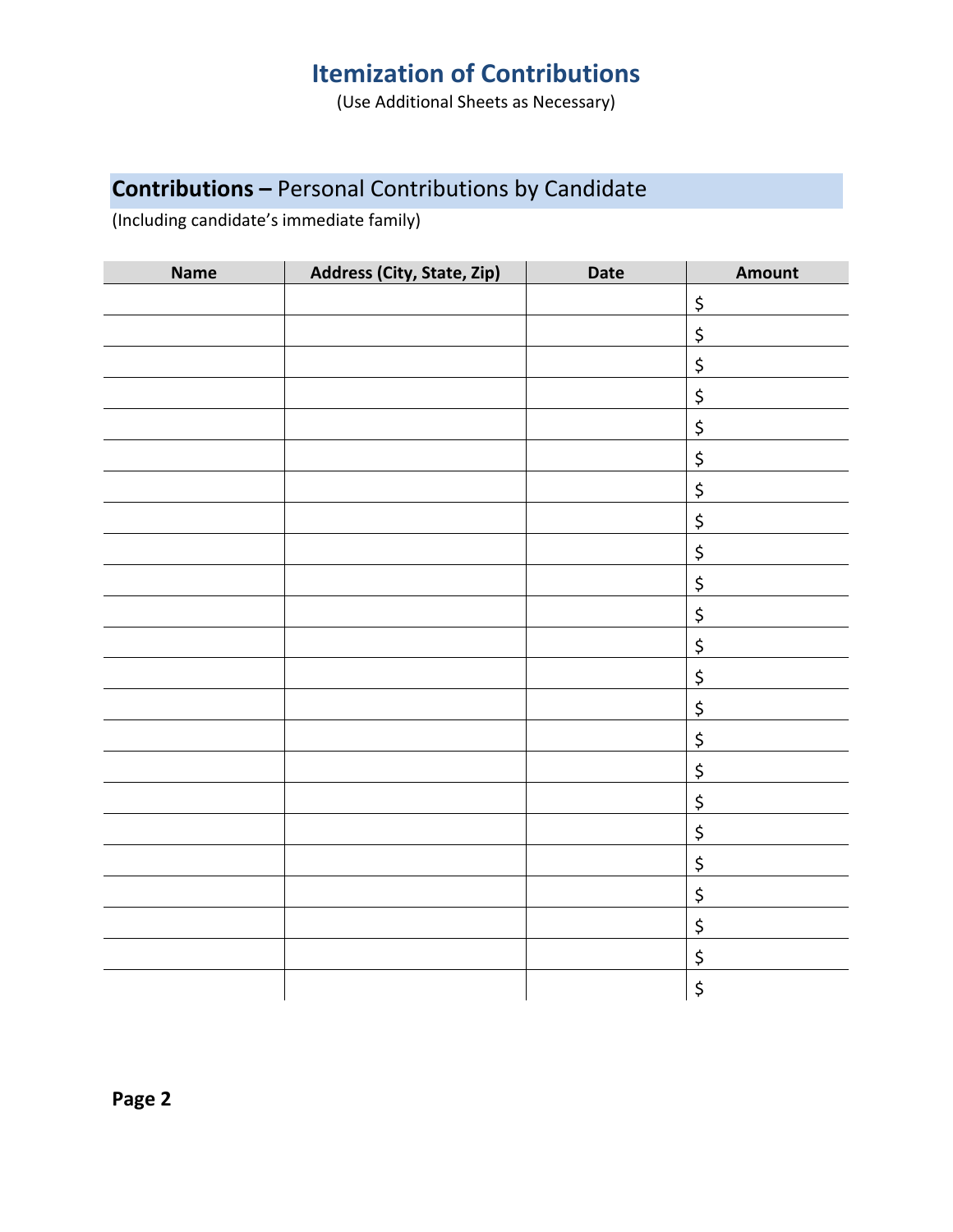## **Contributions –** Individuals

(Contributions from corporations, unions, partnerships, and associations are prohibited. Contributions from sole proprietorships are legal, but mist be identified as such.)

| <b>Name</b> | Address (City, State, Zip) | Date | Amount                         |
|-------------|----------------------------|------|--------------------------------|
|             |                            |      | \$                             |
|             |                            |      | $\zeta$                        |
|             |                            |      | $\boldsymbol{\dot{\varsigma}}$ |
|             |                            |      | $\zeta$                        |
|             |                            |      | \$                             |
|             |                            |      | $\boldsymbol{\dot{\varsigma}}$ |
|             |                            |      | $\boldsymbol{\dot{\varsigma}}$ |
|             |                            |      | \$                             |
|             |                            |      | $\zeta$                        |
|             |                            |      | $\zeta$                        |
|             |                            |      | $\boldsymbol{\dot{\varsigma}}$ |
|             |                            |      | $\zeta$                        |
|             |                            |      | \$                             |
|             |                            |      | $\boldsymbol{\dot{\varsigma}}$ |
|             |                            |      | $\zeta$                        |
|             |                            |      |                                |
|             |                            |      | $\zeta$                        |
|             |                            |      | \$                             |
|             |                            |      | $\zeta$                        |
|             |                            |      | $\boldsymbol{\dot{\varsigma}}$ |
|             |                            |      | \$                             |
|             |                            |      | $\boldsymbol{\dot{\varsigma}}$ |
|             |                            |      | $\zeta$                        |
|             |                            |      | \$                             |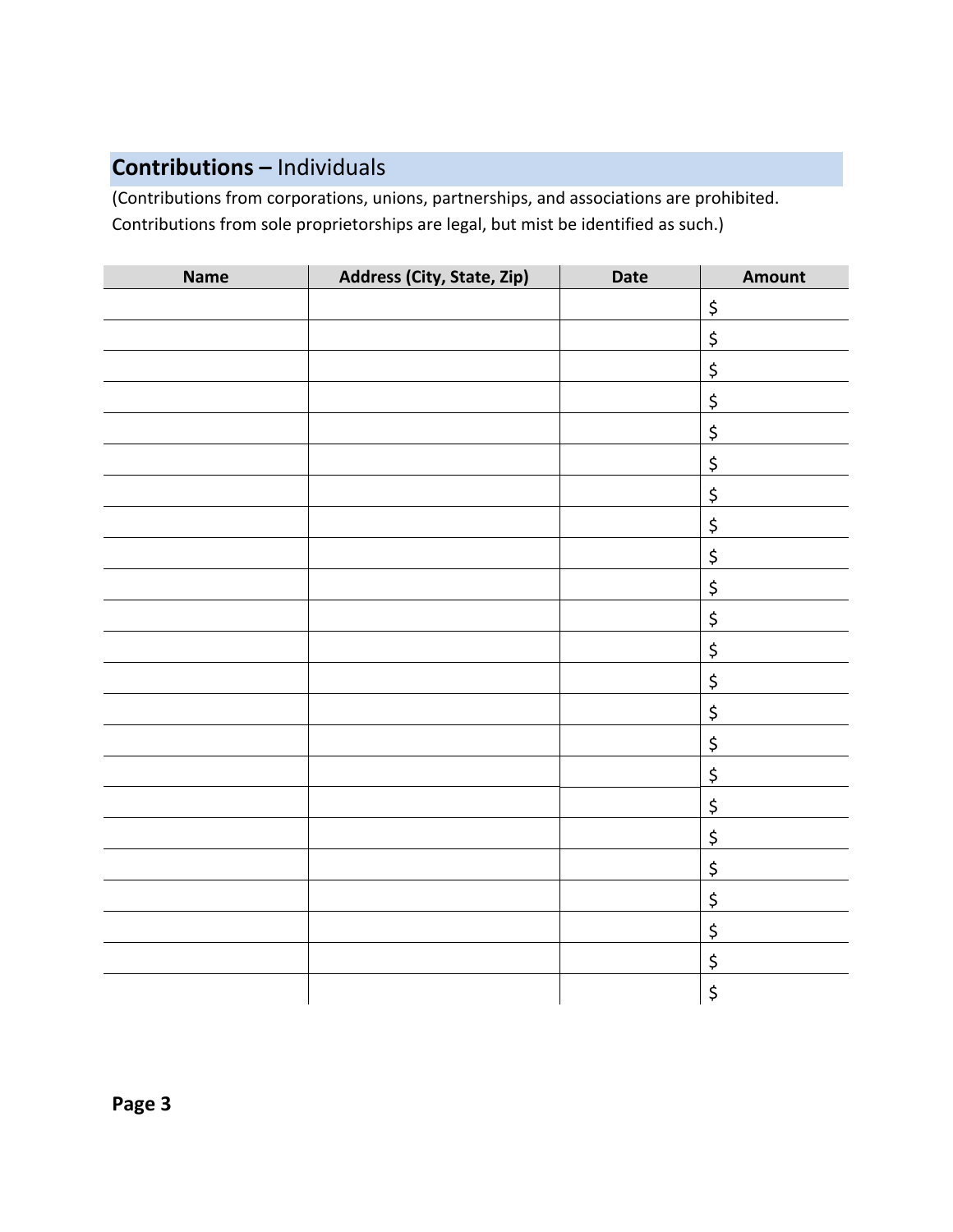## **Contributions –** Political Action Committees

| <b>Name</b><br>(Identify by Full Name) | <b>Address</b><br>(City, State, Zip) | <b>Date</b> | Amount |
|----------------------------------------|--------------------------------------|-------------|--------|
|                                        |                                      |             | \$     |
|                                        |                                      |             | \$     |
|                                        |                                      |             | \$     |
|                                        |                                      |             | \$     |
|                                        |                                      |             | \$     |
|                                        |                                      |             | \$     |
|                                        |                                      |             | \$     |
|                                        |                                      |             | \$     |
|                                        |                                      |             | \$     |
|                                        |                                      |             | \$     |
|                                        |                                      |             | \$     |

## **Contributions –** Political Party Central Committees

| <b>Name</b> | Address (City, State, Zip) | <b>Date</b> | <b>Amount</b> |
|-------------|----------------------------|-------------|---------------|
|             |                            |             | \$            |
|             |                            |             | \$            |
|             |                            |             | \$            |
|             |                            |             | \$            |
|             |                            |             | \$            |
|             |                            |             | \$            |
|             |                            |             | Ş             |
|             |                            |             | Ş             |
|             |                            |             | \$            |
|             |                            |             | \$            |
|             |                            |             | \$            |

**Page 4**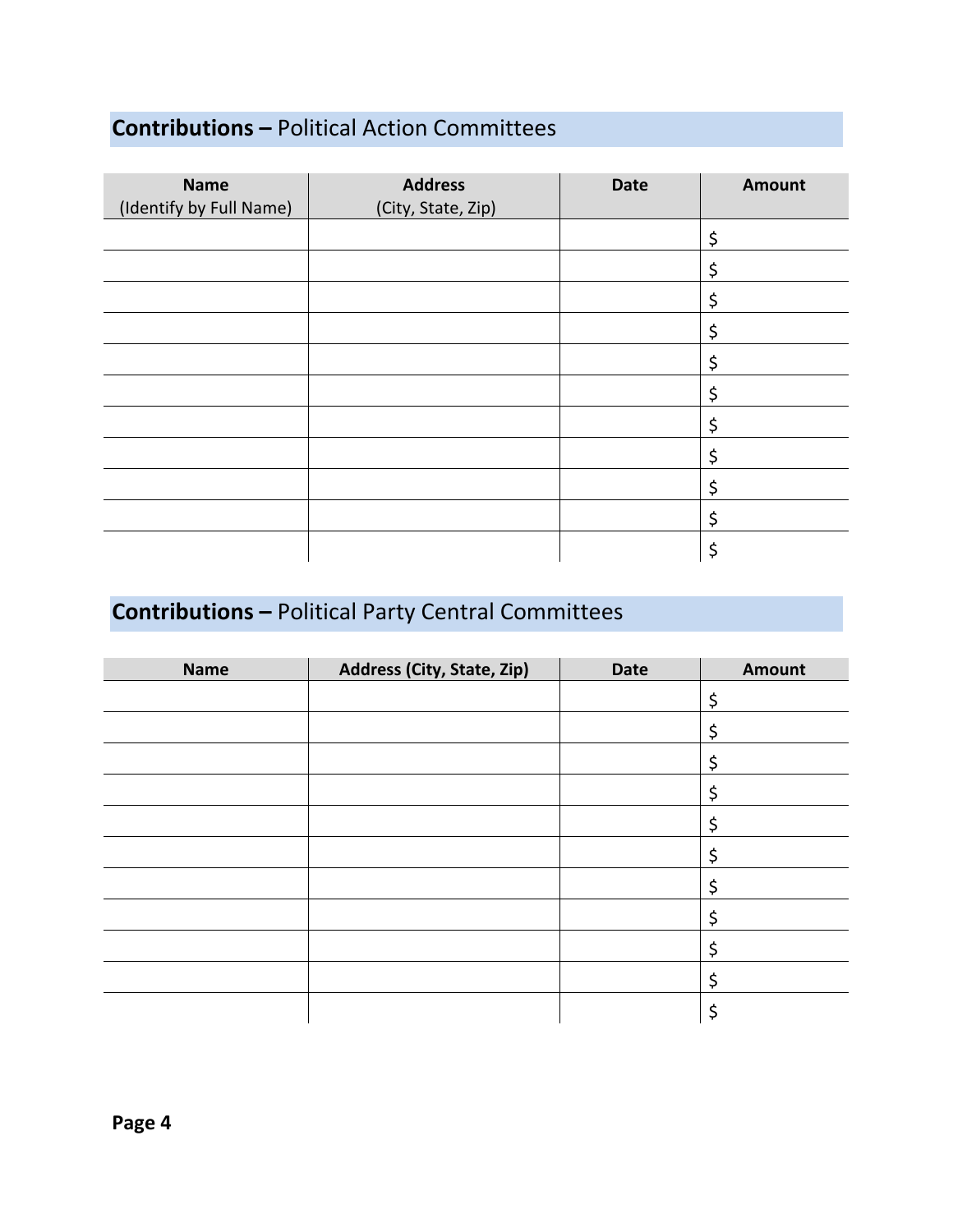## **Contributions –** Anonymous

(Anonymous contributions are those contributions whose origins cannot be determined, i.e., "pass the hat" contributions. An anonymous contribution does not mean a contributor may donate to the candidate or PAC with the understanding the contributor's name will not be reported.)

| <b>Name</b> | Address (City, State, Zip) | <b>Date</b> | <b>Amount</b> |
|-------------|----------------------------|-------------|---------------|
|             |                            |             |               |
|             |                            |             | Ş             |
|             |                            |             |               |
|             |                            |             | Ç             |
|             |                            |             | Ş             |
|             |                            |             | Ç             |
|             |                            |             |               |
|             |                            |             |               |
|             |                            |             |               |
|             |                            |             |               |

I do not know, nor can I ascertain, the origin of the above anonymous contributions.

*Signature of Candidate, Chairman or Treasurer Date*

**\_\_\_\_\_\_\_\_\_\_\_\_\_\_\_\_\_\_\_\_\_\_\_\_\_\_\_\_\_\_\_\_\_\_\_\_\_\_\_\_\_\_\_\_\_\_\_\_\_\_\_\_\_\_\_\_\_\_\_\_\_\_\_\_\_\_\_\_\_\_\_\_\_\_\_\_\_\_\_\_\_\_\_\_\_\_\_\_\_\_\_\_\_\_\_\_\_\_\_ \_\_\_\_\_\_\_\_\_\_\_\_\_\_\_\_\_\_\_\_\_\_\_\_\_\_\_\_\_\_\_\_**

## **Contributions –** In‐Kind

| <b>Name</b> | Address (City, State, Zip) | <b>Date</b> | Amount/Value |
|-------------|----------------------------|-------------|--------------|
|             |                            |             | \$           |
|             |                            |             |              |
|             |                            |             |              |
|             |                            |             | ⊋            |
|             |                            |             |              |
|             |                            |             | Ş            |
|             |                            |             |              |
|             |                            |             |              |
|             |                            |             | Ş            |
|             |                            |             |              |